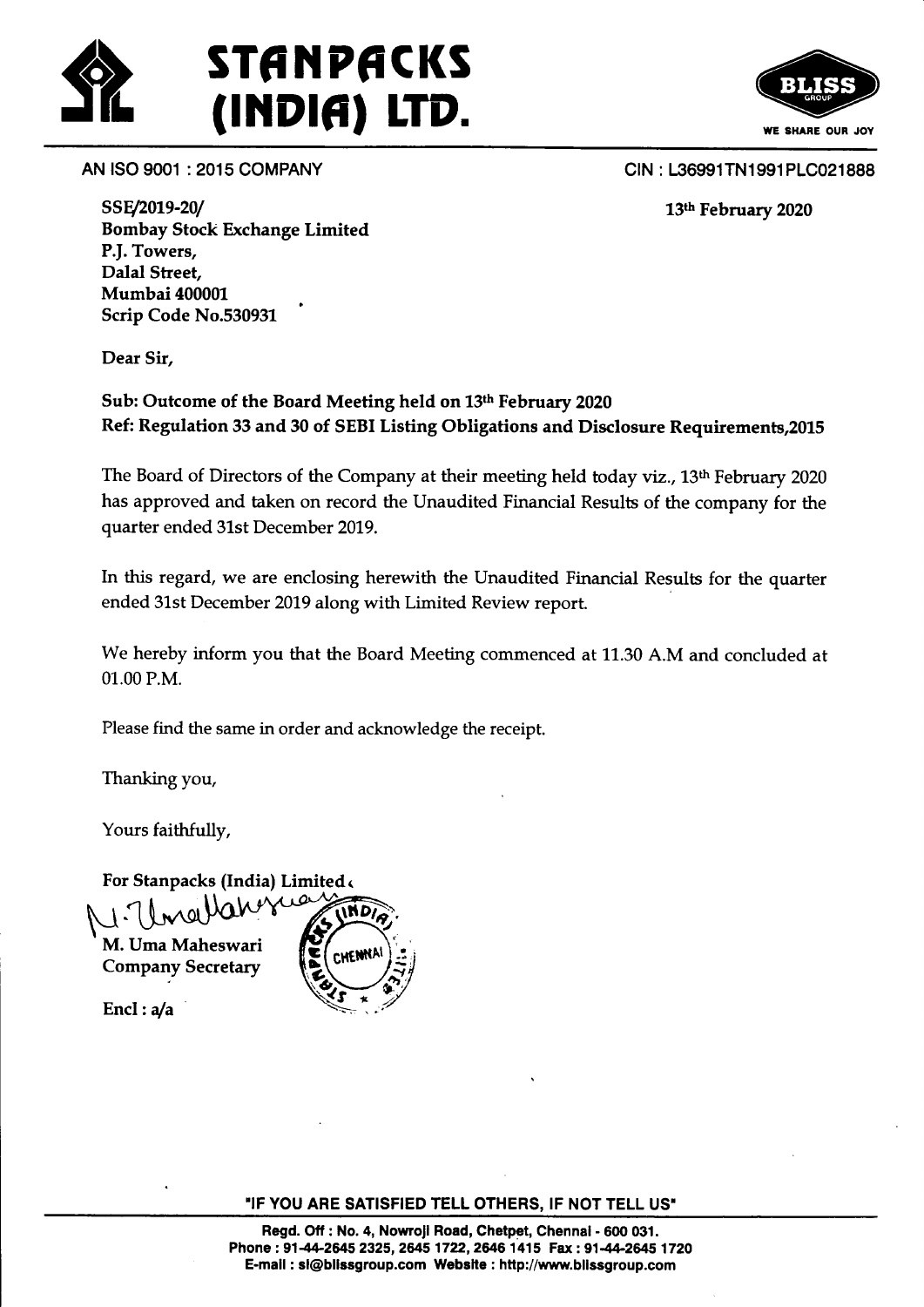#### **Stanpacks (India) Limited**

CIN - L36991TN1991PLC021888

Regd Office: New No. 4, "S.K. Enclave" Nowroji Road, Chetpet, Chennai - 600031

Telephone No. 044-2645 1722; Fax:044-26451720; email id:info@blissgroup.com; Website - www.blissgroup.com

Rs.in Lakhs except EPS

for and on behalf of the Board

Gopinath G

**Managing Director** 

**INDIS** 

ant af Llenditad Financial Damite fan the munter o

| SI  | <b>Particulars</b>                                           | Quarter Ended |              |              | Period Ended |              |                |
|-----|--------------------------------------------------------------|---------------|--------------|--------------|--------------|--------------|----------------|
| No  |                                                              | 31/12/2019    | 30/09/2019   | 31/12/2018   | 31/12/2019   | 31/12/2018   | 31/03/2019     |
|     |                                                              | (Un-Audited)  | (Un-Audited) | (Un-Audited) | (Un-Audited) | (Un-Audited) | <b>Audited</b> |
| 1   | Revenue From Operations                                      | 636,08        | 724,55       | 861.99       | 2,133.49     | 2,790.19     | 3,658.39       |
| II  | Other Income                                                 | 3.93          | 0.36         | (0.19)       | 15.02        | 9.44         | 15.03          |
| III | Total Income (I+II)                                          | 640.02        | 724.91       | 861.81       | 2,148.51     | 2,799.63     | 3,673.43       |
| IV  | <b>Expenses</b>                                              |               |              |              |              |              |                |
|     | (a) Cost of materials consumed                               | 359.46        | 397.26       | 452.26       | 1,323.56     | 1,741.32     | 2,193.90       |
|     | (b) Purchases of Stock-in-Trade                              |               |              |              |              |              |                |
|     | (c) Changes in inventories of finished goods, Stock-in-Trade |               |              |              |              |              |                |
|     | and work-in-progress                                         | (84.07)       | (16.35)      | 4.54         | (122.44)     | (49.64)      | 4.01           |
|     | (d) Employee benefits expense                                | 61.89         | 61.63        | 64,07        | 186,58       | 193.21       | 259.11         |
|     | (e) Finance costs                                            | 46.18         | 48,05        | 49.02        | 138.42       | 144,34       | 183.78         |
|     | (f) Depreciation and amortization expense                    | 14.98         | 14.55        | 16.04        | 43.89        | 48,00        | 62.25          |
|     | (g) Other expenses                                           | 234.78        | 226.97       | 265.18       | 575.97       | 705.13       | 944.41         |
|     | Total expenses (IV)                                          | 633.22        | 732.11       | 851,12       | 2,145.99     | 2,782.37     | 3,647.46       |
| v   | Profit/(loss) before exceptional items and tax (III- IV)     | 6,80          | (7.21)       | 10.69        | 2.53         | 17.26        | 25.97          |
| VI  | <b>Exceptional Items</b>                                     |               |              |              |              |              |                |
| VII | Profit/(loss) before tax (V-VI)                              | 6.80          | (7.21)       | 10.69        | 2,53         | 17,26        | 25.97          |
|     | VIII Tax expense:                                            |               |              |              |              |              |                |
|     | (1) Current tax                                              |               |              |              |              |              |                |
|     | (2) Deferred tax                                             |               |              |              |              |              | 12.21          |
|     | $IX$ Profit (Loss) for the period after tax (VII-VIII)       | 6,80          | (7.21)       | 10.69        | 2.53         | 17.26        | 13.76          |
|     | Other Comprehensive Income - Items that will not be          |               |              |              |              |              |                |
| X.  | reclassified subsequently to profit or loss                  |               |              |              |              |              | 0.36           |
|     | Total Comprehensive Income for the period $(IX+X)$           |               |              |              |              |              |                |
|     | (Comprising Profit (Loss) and Other Comprehensive Income     |               |              |              |              |              |                |
| XI  | for the period)                                              | 6.80          | (7.21)       | 10.69        | 2,53         | 17.26        | 13.40          |
| XII | Paid up equity share capital (face value of Rs. 10 each)     | 609.60        | 609.60       | 609.60       | 609.60       | 609.60       | 609.60         |
|     | XIII Earnings per equity share (Basic & Diluted)             | 0.11          | (0.12)       | 0.18         | 0.04         | 0.28         | 0.23           |

### Notes:

The above statement of Unaudited Financial Results have been reviewed by the Audit Committee and approved by the Board of Directors at  $\mathbf{1}$ its meeting held on 13th February 2020

The Company had adopted the Indian Accounting Standards (Ind AS) from 1st April 2017 and these financial results have been prepared in

 $2<sup>1</sup>$ accordiance with the Companies (Indian Accounting Standards) Rules, 2015 (Ind AS) prescribed under section 133 of the Companies Act 2013 and other accounting principles generally accepted in India.

During the current quarter, the Company does not have more than one reportable segement. Accordingly, segmental information is not  $3.$ required to be provided.

4 Previous period's figures have been regrouped or reclassified wherever necessary.

No investors complaint was pending either at the beginning or at the end of the Quarter. Further no investor's complaint has been 5 received during the Quarter

The above Unaudited financial results for the quarter ended 31st December 2019 are available in the company's website  $\epsilon$ 

www.blissgroup.com and Bombay Stock Exchange website www.bseindia.com

Place : Chennai Date : 13th February 2020